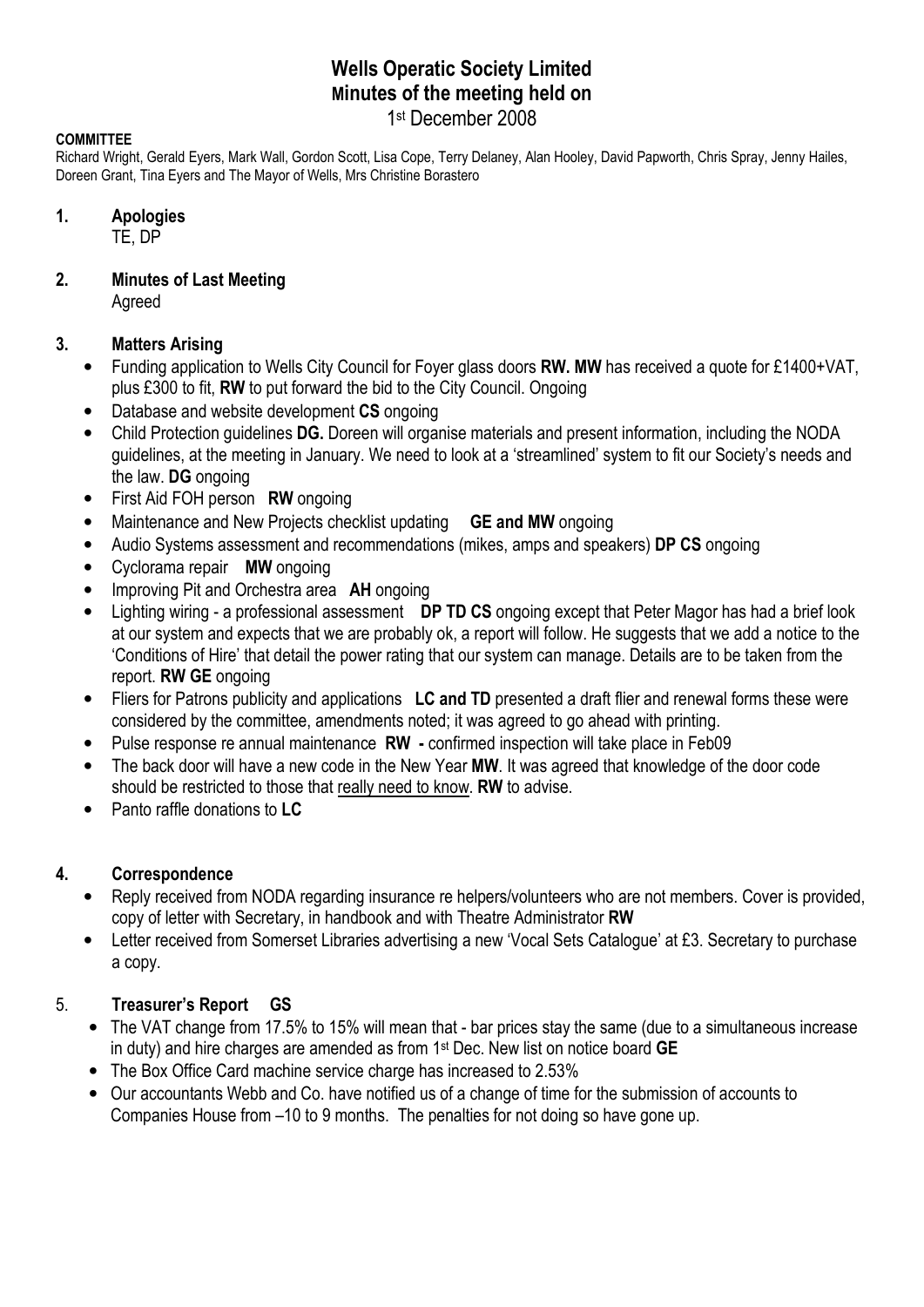Norman Cowell attended the meeting to discuss various issues regarding the Box Office, key points are itemised here:-

There have been problems arising in the Box Office for the sale of tickets for the Pantomime and, to a lesser extent, the Spring Show. Bringing them to the attention of the Committee is in order to try and obviate the bad publicity for the Society arising out of the disappointment felt by many members of the public when so many tickets (often the best in the theatre) are sold before the Box Office is open to them, and at the same time save the helpers from the harsh criticisms that often accompanies such feelings.

There needs to be a rethink concerning BLOCK BOOKINGS prior to opening the Box Office to the Public. Particularly in relation to the Sunday Schools. This year they asked for 128 tickets, made up with 69 children's tickets and 59 adult tickets. Clearly this is out of all proportion and I think the Committee needs to implement some sort of rationale in cases such as this; my suggestion would be 1 adult ticket per 10 children's tickets, or part thereof, plus an additional adult ticket for every 20 children's tickets; i.e. 3 adults per 20 children. If this is difficult to impose then all the tickets must be solely for the use of regular Sunday School teachers and children and not guests! After all, the Uniformed Organisations invariably adhere to these standards.

The requirements to qualify for block booking privileges needs to be spelt out in order that all the Box Office helpers are fully aware of them.

It was agreed to advertise the first Saturday matinee as block bookings only until the Box Office opened to the public. Block booking defined as 10 or more with concessions only on the adult ticket. A Non Returnable notice to be added to the bottom of the ticket. For all other performances, pre-booking (postal or block or Patrons or Cast) can only be taken for one side of the auditorium –allowing anyone to book the 'other side' when the box office opens to the public. These restrictions will be for all shows starting with My Fair Lady. The exception being the 'Civic Night' of the spring show when the present arrangements will continue.

Is there a need to look at the privilege given to members of the Cast when buying tickets in advance? In some cases tickets are reserved/bought not only for friends and family but others such as workmates.

It was agreed to ask cast to **honour the spirit** of their pre booking privilege.

The ruling that reserved tickets must be redeemed within the week needs to be applicable to all, including the Cast, or they will revert to being unsold.

#### It was agreed to remind cast to honour this condition

Other matters surrounding the Box Office relate to the recent removal of the screen: The counter is now being used for items of personal objects: There is no longer any sort of barrier and the queue is less organised especially when two positions are operating: The noise level has always been a problem, particularly on Show Nights, but without the screen the level is even greater. Although it is already 'in hand' security of the Credit Card Machine and money need to be addressed. The removal of the screen has also meant the removal of the Notices such as Tickets cannot be returned etc.

The committee agreed to look at these problems during the forthcoming redesign of the foyer. The notices are to be displayed in a prominent position. The committee thought that next year we could make an effort to support Box Office staff on the 'opening' day by helping to organise the queue (possibly using a ticket system), selling coffee and generally assisting. Norman to remind the committee.

Some suggestions that might help to overcome these problems; Using the Dress Rehearsal, at reduced prices, for the Uniformed organisations and the Sunday Schools; No telephone bookings until the Monday following the opening of the box Office to the Public: The use of the Postal Booking Forms so that members of the cast can book seats immediately after closing to the public on the first Saturday.

Finally, I understand that Tickets X1 and X2 can only be used for wheelchairs and not ordinary chairs? If so the helpers need to know this.

Seats X1 and X2 can only be used by wheelchairs.

Norman reported that as of 1 Dec there were just 18 single seats left for this year's Panto! Great!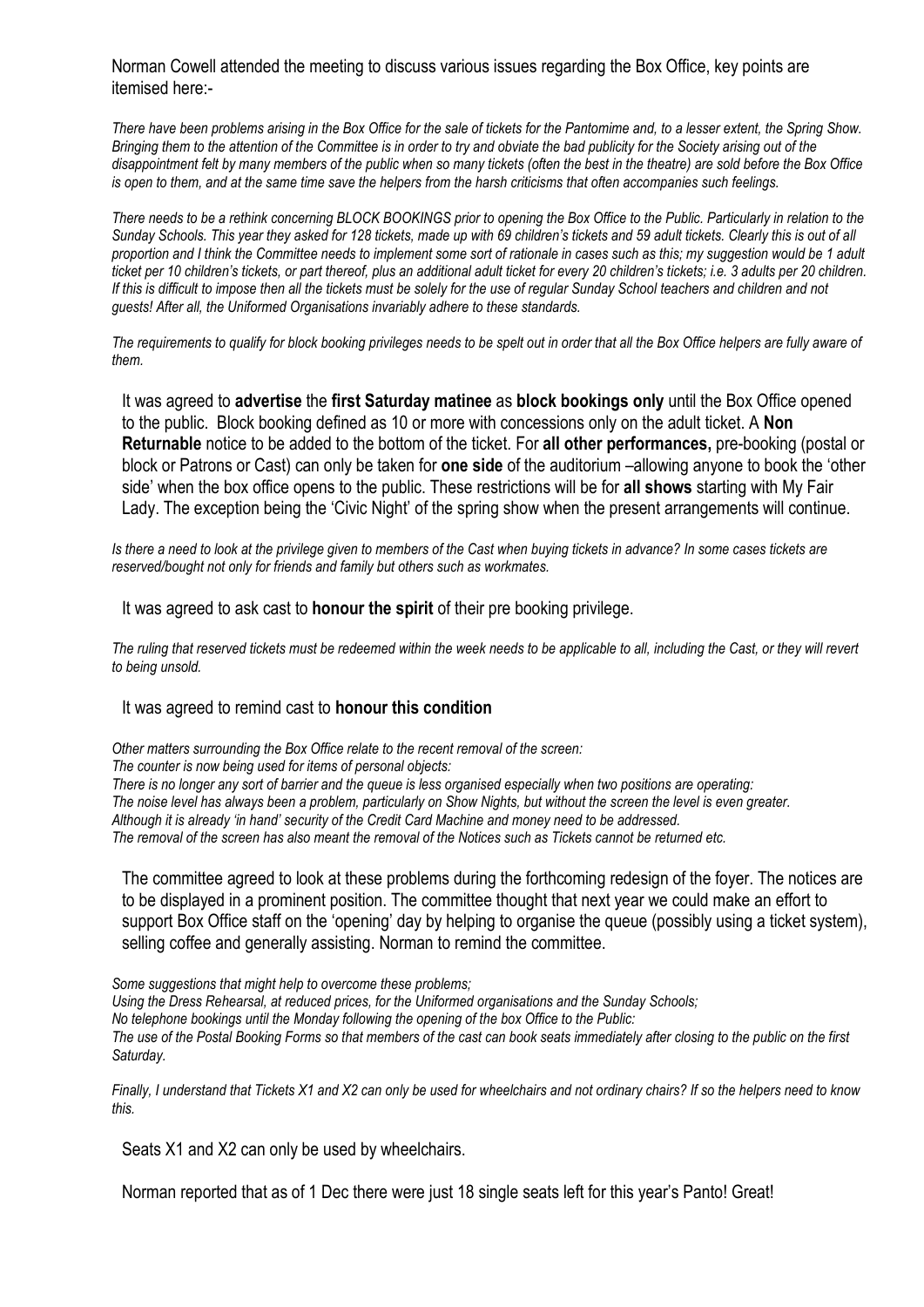# 6. Membership

- Dinner Dance Sat 9<sup>th</sup> May 2009 Venue and Date tba Ongoing AH further enquiries are being made with the Swan possibly a change of date to the 23rd Ongoing
- Carnival Curry night AH a really great evening, now an established event on our Calendar, 58 people bought a curry - many thanks to Alan and Irene
- MFL launch AH Tues 30th Dec 7.30pm intro. and 9pm mince pies and mulled wine. ongoing
- AGM has been set for the 22<sup>nd</sup> May 2009
- There were no new members this month.

# 7. Publicity

ntr

## 8. Theatre Renovations ntr

## 9. Production/trifold/hire

- Sleeping Beauty 13-20<sup>th</sup> Dec 08 Dir Gill Kerton, Choreography TE, Child Choreography Sarah Neale, SM - CS, Lights- Graham Brown, MD - Russell Collins. Budget agreed. Ticket prices at £8, £7 and £6 Rehearsal Schedule done. Request by Gill Kerton to increase budget for costumes and lighting by £100 for each. Gill Kerton and DG have been dealing with Local Authority (SCC) licensing forms for the children. Well done Gill for all here hard and stressful work.
- My Fair Lady 20-25<sup>th</sup> April 2009 Dir Lois Harbinson, Prod GS, MD Sheila Ross, lighting Simon Blaymires, SM - DP. Wednesdays & Friday with some Mondays and Weekends as required. Tickets £10 & £9 Budget agreed
- May 2009 'Tess of the d'Urburvilles' BOVTS GS
- Seussical the Musical 4<sup>th</sup>-6<sup>th</sup> June 2009 'Little Theatre Youth production' 7 -18yrs. Dir & Chor Sarah Neale MD - Russell Collins, SM - CS, lighting - Bob Rogers, Producer – Gill Kerton. Rehearsal Schedule agreed (Sundays and Tues.) Starts in Jan 2009. Committee expect that there should always be enough adults present to deal with the number of children, no bar during reh. DG to advise re Child Protection Tickets £9 & £7 Budget to be agreed
- Play 8<sup>th</sup>-11<sup>th</sup> July 2009. RW has offered to direct Alan Ayckbourn's 'How the other half loves'. tbc
- Good Gods, musical 9<sup>th</sup>-12<sup>th</sup> Sept 2009 by Ken Edmonds –rehearsal schedule booked in. Budget to be agreed Tickets £10 & £8 tba
- Play 21st -24th Oct 2009. Anyone interested should contact the committee. GE?
- Panto 12th-19th Dec 2009 Dir Chris Briton, title to follow Possibly a Treasure Island (aka A Vast Behind) Vicky, Katie and Chris are writing, Choreography – Sarah Neale, need SM and MD, title & rehearsal schedule to follow. Budget to set. Tickets price?
- Spring Show 2010 The King and I? Other suggestions to the committee asap. MD?
- Sept 2010 Little Lights up part 2? A One Act Play could be second half at another time. tbc

#### 10. Training ntr

# 11. Any other business

- TD informed the committee that NODA require notification 6 months before an event / production
- MW commented that there had been food items found in the workshop, could everyone take care not to leave food around we do not want to encourage the mice! Sign to made CS
- GE suggested we look into a more sophisticated Bar Till possibly on that can have different tariffs built in and that might allow us 'club' prices and 'audience' prices.